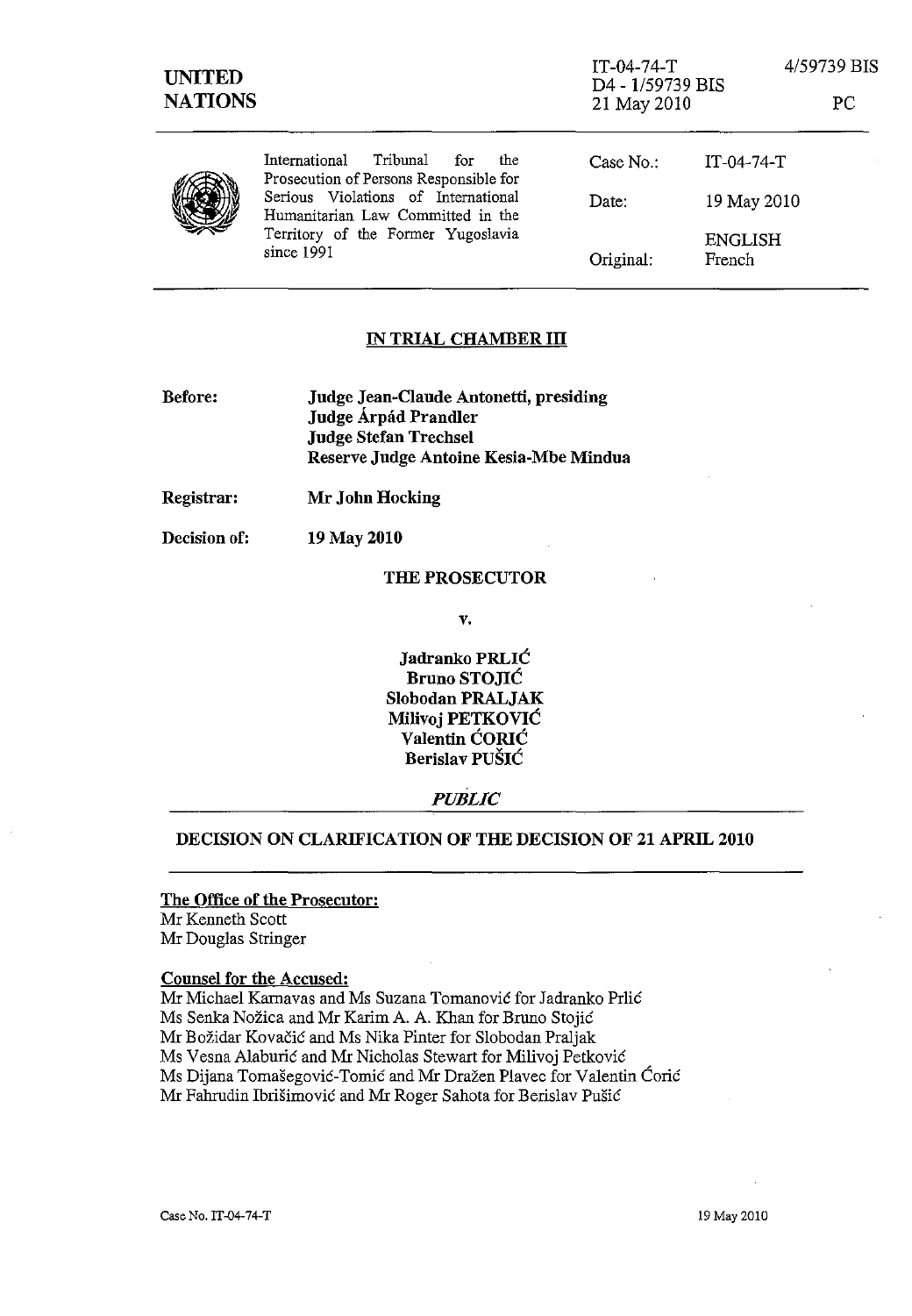**TRIAL CHAMBER ITI** ("Chamber") of the International Tribunal for the Prosecution of Persons Responsible for Serious Violations of International Humanitarian Law Committed in the Territory of the Fonner Yugoslavia since 1991 ("Tribunal"),

**SEIZED** of the "Joint Motion of Slobodan Praljak and Milivoj Petkovic for Clarification of the Trial Chamber's 21 April 2010 *Ordonnance portant calendrier pour le depot des demandes en Replique en vertu de* I' *article* 85 *du Reglement,*  Alternatively for Reconsideration and Correction of that Order", filed publicly by Counsel for the Accused Slobodan Praljak and the Accused Milivoj Petkovic ("Joint Defence"), on 29 April 2010 ("Motion"),

**NOTING** the "Scheduling Order for Filing Requests to Reply Pursuant to Rule 85", rendered publicly by the Chamber on 21 April 2010 ("Order of 21 April 2010"), in which the Chamber ordered the parties to file any prospective requests to  $\text{reply}$  no later than 25 May  $2010<sup>1</sup>$ 

**CONSIDERING** that the other parties did not file a response to the Motion,

**CONSIDERING** that in the Motion, the Joint Defence notes that Rule 85 (A) (iii) of the Rules of Procedure and Evidence ("Rules") provides for "prosecution evidence in rebuttal" whilst Rule 85 (A) (iv) of the Rules provides for "defence evidence in rejoinder"; $<sup>2</sup>$  that, according to the Joint Defence, a clear distinction should be made</sup> between the rebuttal of the Office of the Prosecutor ("Prosecution") and the defence rejoinder;<sup>3</sup> that it is only the Prosecution and not the defence teams that can adduce evidence by way of a rebuttal;<sup>4</sup> that, as a consequence, the sole concern of the defence teams is the rejoinder and the Chamber caunot require that it be filed at the same time as the rebuttal of the Prosecution, that is 25 May 2010,<sup>5</sup>

**CONSIDERING,** consequently, that the Joint Defence requests that the Chamber confinn that the Order of 21 April 2010 relates exclusively to the rebuttal of the

 $<sup>1</sup>$  Order of 21 April 2010, p. 3. There is no underline in the said Order.</sup>

**<sup>2</sup> Motion, para. 4.** 

<sup>&</sup>lt;sup>3</sup> Motion, para. 5.

**<sup>4</sup> Motion, para. 6.** 

<sup>&</sup>lt;sup>5</sup> Motion, paras 7 and 8.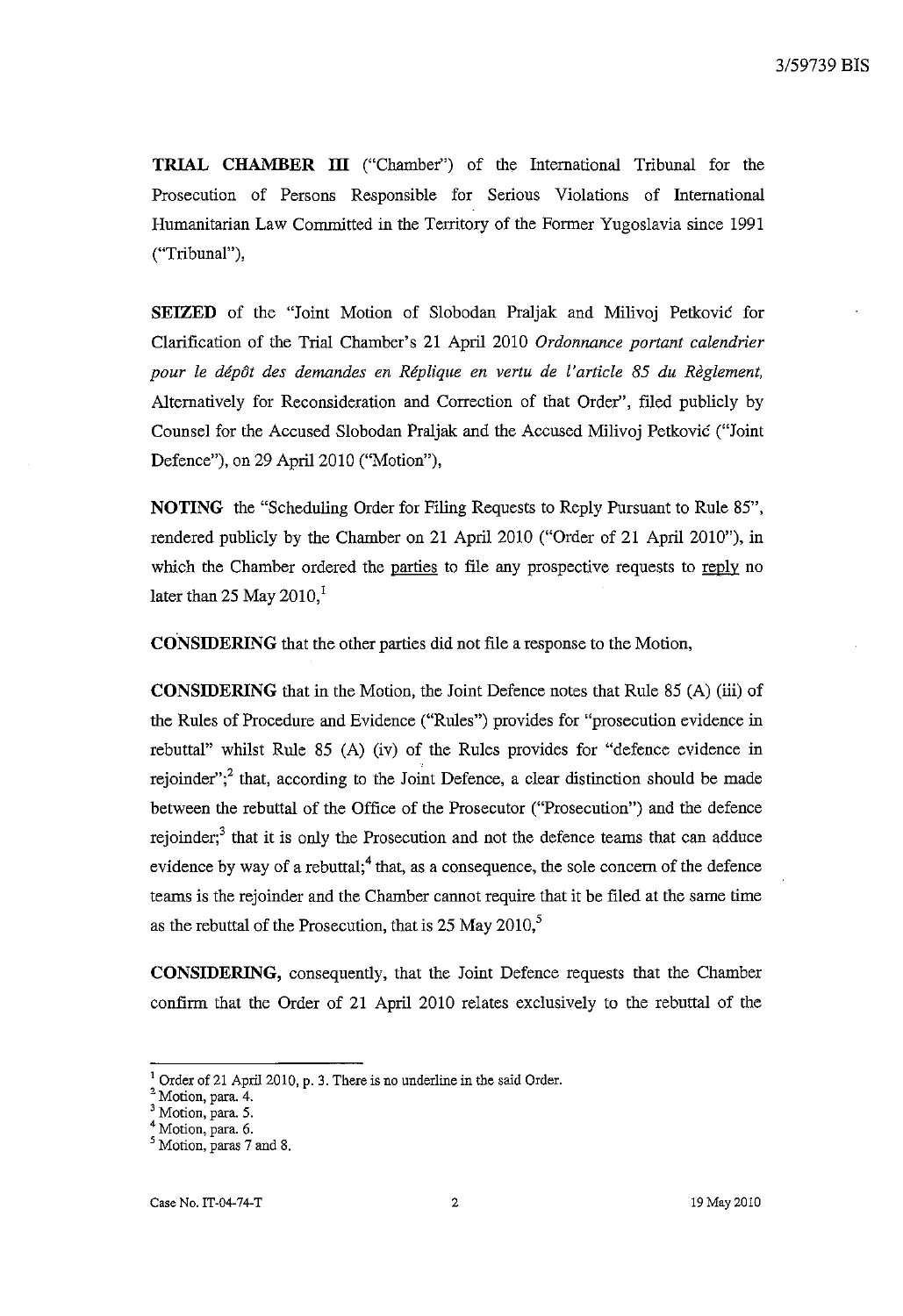Prosecution and, alternatively, that it reconsider the said Order and correct it by replacing the word "parties" with the word "Prosecution",<sup>6</sup>

**CONSIDERING** that the Chamber recalls that Rule 85 (A) of the Rules does indeed provide for a Prosecution rebuttal followed by a Defence rejoinder, this provision does not however take into account the distinctive characteristics of a trial with multiple accused as in this case,

**CONSIDERING** that the Chamber recalls that within the framework of a trial with multiple accused, several defence tearns are called upon to present their cases in succession and that one defence that has closed its case may wish to file a request to reply within the meaning of Rule 85 (A) (iii) of the Rules against evidence tendered by another defence that has presented its case following theirs,<sup>7</sup>

**CONSIDERING** that the Chamber deems that that the legal standard in terms of a reply also applies *mutatis mutandis* to a defence wishing to file a reply under the conditions recalled in the previous paragraph; that in order to be admissible, a reply must therefore deal with a significant issue that was raised during the presentation of the defence case and on an issue that the Prosecution or one of the defence teams that has closed its case could not have reasonably anticipated,<sup>8</sup>

**CONSIDERING,** as a consequence, that the Chamber deems that its Order of 21 April 2010 inviting any prospective requests for reply to be filed by 25 May 2010 at the latest was addressed to the parties and not exclusively to the Prosecution,

<sup>6</sup> Motion, para. 13.

<sup>7</sup>**In this respect, the Chamber notes that the** *Milutinovi6* **Chamber also addressed an Order requesting whether the parties and not exclusively the Prosecution wished to file a reply,** *see* **in this regard,** *The Prosecutor v. Milutinovie et al.,* Case No. IT-05-S7-T, "Order on Filing of Rebuttal Application Pursuant to Rule S5", IS April 200S.

**<sup>8</sup>** *See* **in this regard,** *mutatis mutandis, The Prosecutor* **v.** *Zejnil* **Delalic,** *Zdravko* **Mucic,** *alias Pavo, Hazim Delie and Esad LandZo. alias Zenga,* Case No. IT-96-21-A, Judgement, 20 February 2001, paras 273, 275 and 276. This standard was applied in *The Prosecutor* v. *Stanislav Colic,* Case No. IT-96-23-T, "Decision on Rejoinder Evidence", 2 April 2003, p. 2; *The Prosecutor* v. *Pavle Strugar,* Case No. IT-01-42-T, "Decision III on the Admissibility of Certain Documents", 10 September 2004, para. *5; The Prosecutor* **v.** *Stanislav Gali6,* **Case No. IT-98-29-T, "Decision on Rebuttal Evidence", 2 April**  2003, para. 5; *The Prosecutor* v. *Mladen Naletilie* & *Vinko Martinovie,* Case No. IT-9S-34-T, "Decision on the Admission of Exhibits Tendered during the Rejoinder Case", 23 October 2002, p. 2; *The Prosecutor v. Radislav* **Krstic, Case No. IT -98-33-T, "Decision on the Defence Motions to Exclude**  Exhibits in Rebuttal and Motion for Continuance", 2 May 2001, para. 11.